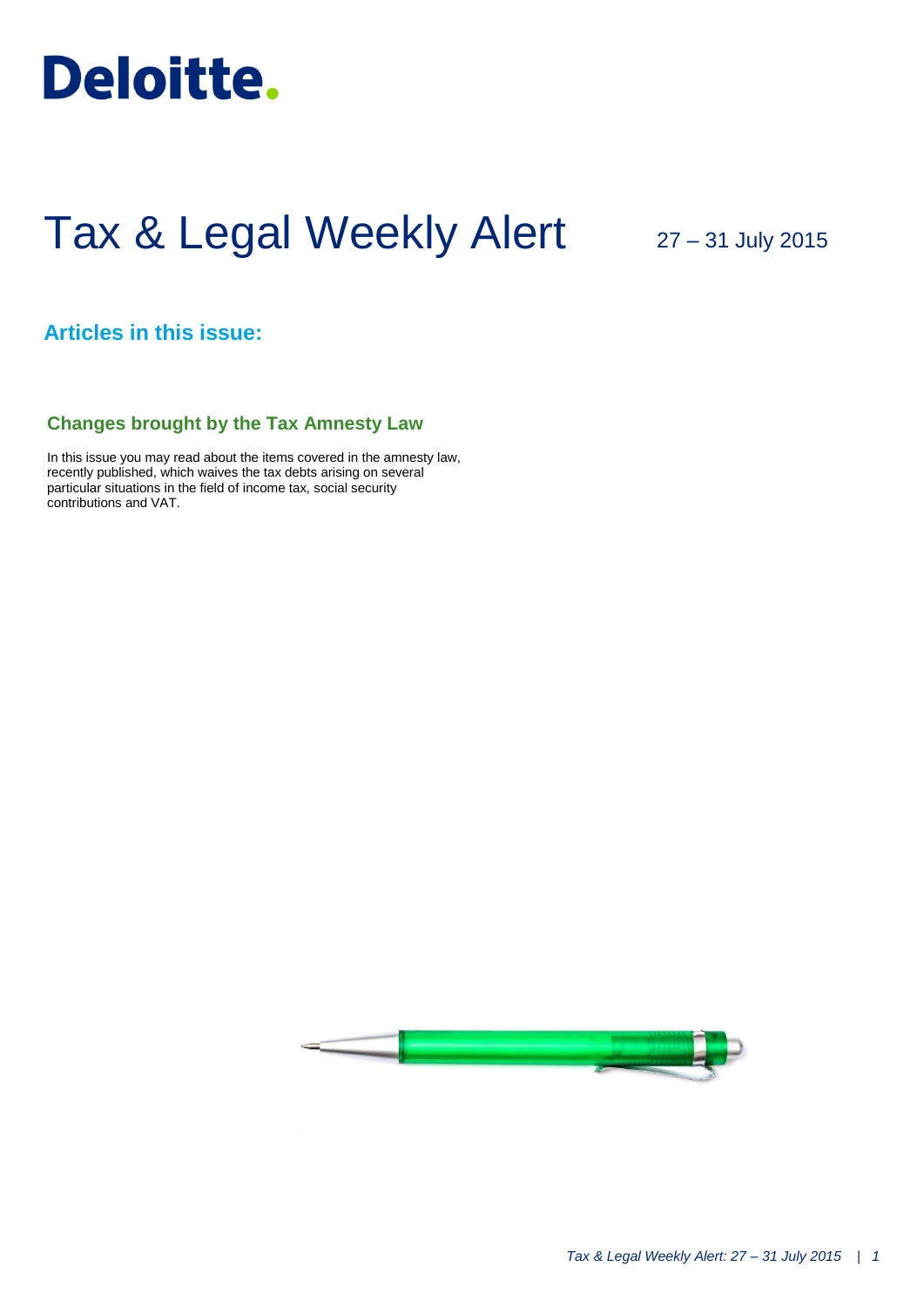The main tax liability differences as well as related penalties and interests computed up to 1 July 2015 and not paid by 23 July 2015 are being cancelled if they were established through a tax decision as a result of:

- requalification of an activity as dependent;
- requalification of an allowance received by employees during a delegation or assignment for performing activities abroad;

It has been established that for periods prior to July 1, 2015 tax authorities cannot reconsider or requalify an activity as dependent, cannot requalify amounts paid to employees involved in activities as described above and cannot issue tax decisions related to such reclassifications.

#### **VAT**

The VAT liabilities related to income from copyrights as well as related interest and penalties imposed as result of exceeding the legal threshold and failure to register for VAT purposes are cancelled for the periods prior to 1 July 2015 and unpaid until 23 July 2015.

If the deduction right was exercised through the first VAT return submitted after the tax decision was issued, the tax authorities will only cancel the interest and penalties related to the VAT liabilities (but not the VAT liabilities).

#### **Social security contributions**

Health insurance contributions and related late payment penalties and interests computed for individuals whose income is less or equal to the minimum national gross salary have been cancelled for the fiscal periods between 1 January 2012 and the end of June 2015 and unpaid by 23 July 2015.

The authorities will waive the tax obligations stipulated under the current law through a tax decision.

#### **For further questions regarding the aspects mentioned in this alert, please contact us.**

**[Dan Bădin](mailto:dbadin@deloittece.com)** Partner, Tax +40 21 2075 392

### **[Vlad-Constantin Boeriu](mailto:vboeriu@deloittece.com)**

Partner, Tax +40 21 2075 341

**[Raluca Bontaş](mailto:rbontas@deloittece.com)**

Director, Tax +40 21 2075 350